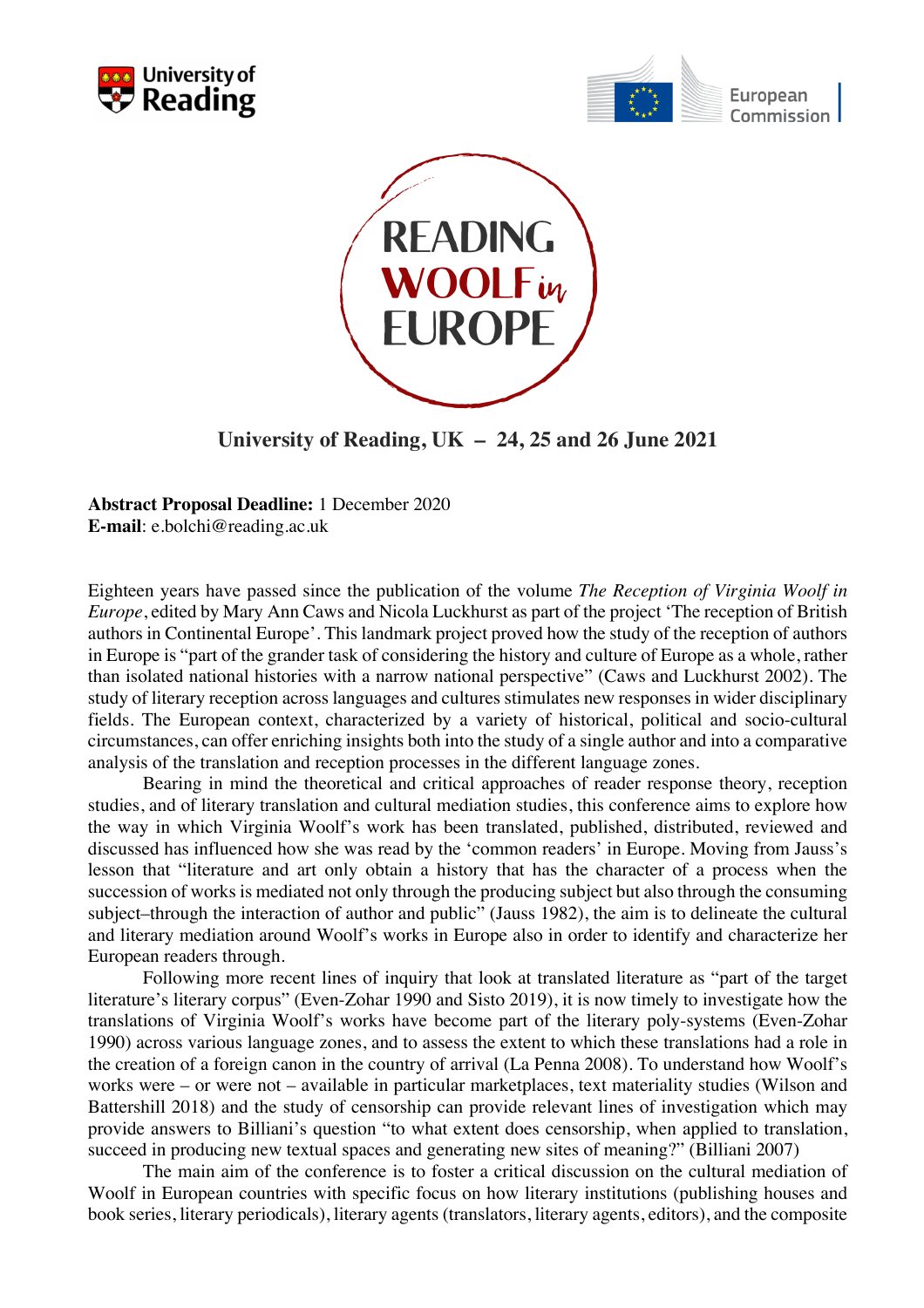



sociocultural factors driving the selection, production, and publication of Woolf's works "socially framed" (Long 1992) the reading of her works and shaped her readers through processes of popularization and canonization in the literary systems in Europe. We welcome contributions focussing on microhistories of translations and re-translations, specific trends of scholarly reception, Woolf's reception in literary periodicals and her role in the intellectual debate of European countries. In addition, we would like to explore the importance of digital humanities, of the web and of social media in creating "communities of practice" (Wenger et al. 2002) around Woolf's works and thought.

Topics may include, but are not limited to:

- translations and re-translations of Virginia Woolf in European languages
- censorship
- publishing houses
- book series
- literary periodicals and journals
- materiality of texts
- feminisms and feminist reading and reception of Woolf
- archival studies
- biographies and microhistory of translators, editors, mediators and literary agents
- microsociology and history of cultural mediation
- intellectual networks
- presence of Woolf's work in television and radio
- presence and impact of Woolf in the web and social media
- presence of Woolf in reading groups and book clubs
- multimedia artistic adaptations (from rewritings to artistic exhibitions inspired by Woolf)
- legacy and influence of Woolf in European literatures

Keynote speakers at the conference will be **Claire Davison** (Professor of Modernist Studies at Université Sorbonne Nouvelle), **Nadia Fusini** (Professor of Comparative Literature at Scuola Normale Superiore, Pisa), **Daniel Göske** (Professor for American Literature at Universität Kassel), and **Laura Lojo-Rodríguez** (Senior lecturer at the University of Santiago de Compostela).

The conference is part of the project *Virginia Woolf and Italian Readers*, which has received funding from the European Union's Horizon 2020 research and innovation programme under the Marie Skłodowska-Curie grant agreement No 838658.

The conference will take the form of panels of thematically linked papers. Each panel will consist of 20-minute paper presentations in English to leave room for discussion. Those wishing to present papers in languages other than English can discuss the possibility before submitting the proposal.

Selected papers will be considered for publication in an edited volume.

The conference is meant to take place at the University of Reading, UK, but we are considering the possibility to organise some session of the conference on-line. Given the extraordinary circumstances we are currently experiencing, we are also setting up a contingency plan that will allow us to hold the entire conference on-line, should the Covid-19 situation not be resolved by March next year.

**Abstract submission deadline**: 1 December 2020 **Notification of acceptance**: 1 February 2021 **Paper submission deadline in case of on-line conference**: 1 May 2021